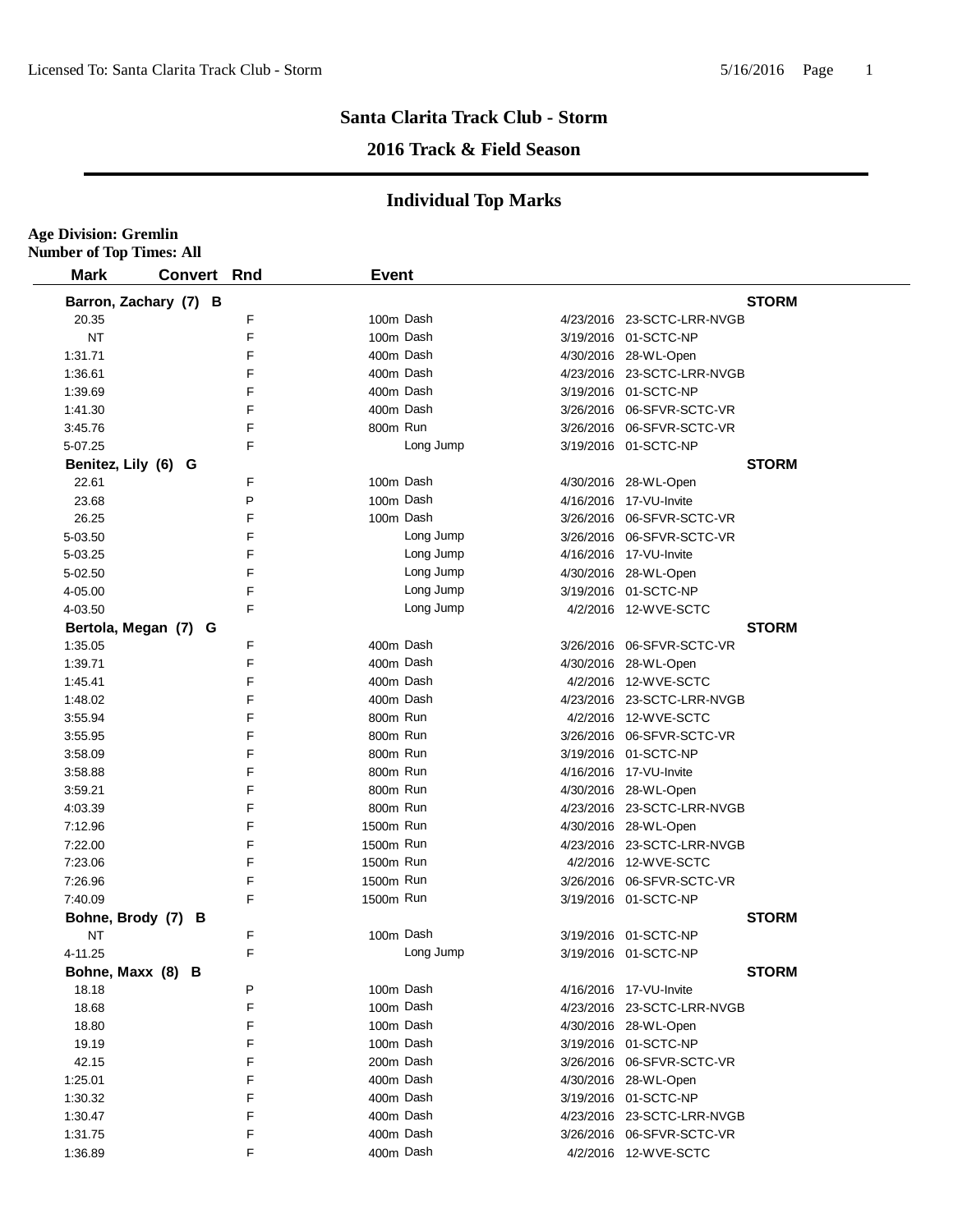#### **2016 Track & Field Season**

| <b>Number of Top Times: All</b> |                    |   |              |           |                                                   |
|---------------------------------|--------------------|---|--------------|-----------|---------------------------------------------------|
| <b>Mark</b>                     | <b>Convert Rnd</b> |   | <b>Event</b> |           |                                                   |
| Bohne, Maxx (8) B               |                    |   |              |           | <b>STORM</b>                                      |
| 3:35.36                         |                    | F | 800m Run     |           | 3/26/2016 06-SFVR-SCTC-VR                         |
| 8-01.50                         |                    | F |              | Long Jump | 4/2/2016 12-WVE-SCTC                              |
| 5-07.00                         |                    | F |              | Long Jump | 4/23/2016 23-SCTC-LRR-NVGB                        |
| Bondarczuk, Nathan (7)          |                    | В |              |           | <b>STORM</b>                                      |
| 19.66                           |                    | F | 100m Dash    |           | 4/30/2016 28-WL-Open                              |
| 19.73                           |                    | P | 100m Dash    |           | 4/16/2016 17-VU-Invite                            |
| 19.99                           |                    | F | 100m Dash    |           | 4/23/2016 23-SCTC-LRR-NVGB                        |
| 22.23                           |                    | F | 100m Dash    |           | 3/26/2016 06-SFVR-SCTC-VR                         |
| 45.15                           |                    | F | 200m Dash    |           | 3/19/2016 01-SCTC-NP                              |
| 1:44.75                         |                    | F | 400m Dash    |           | 3/26/2016 06-SFVR-SCTC-VR                         |
| 7-01.75                         |                    | F |              | Long Jump | 3/26/2016 06-SFVR-SCTC-VR                         |
| $6 - 02.50$                     |                    | F |              | Long Jump | 4/30/2016 28-WL-Open                              |
| 6-00.50                         |                    | F |              | Long Jump | 3/19/2016 01-SCTC-NP                              |
| 5-09.00                         |                    | F |              | Long Jump | 4/23/2016 23-SCTC-LRR-NVGB                        |
| Brown, Anthony (7) B            |                    |   |              |           | <b>STORM</b>                                      |
| 18.75                           |                    | F | 100m Dash    |           | 4/30/2016 28-WL-Open                              |
| 19.29                           |                    | F | 100m Dash    |           | 3/19/2016 01-SCTC-NP                              |
| 19.33                           |                    | P | 100m Dash    |           | 4/16/2016 17-VU-Invite                            |
| 42.76                           |                    | F | 200m Dash    |           | 4/23/2016 23-SCTC-LRR-NVGB                        |
| 43.42                           |                    | F | 200m Dash    |           | 4/30/2016 28-WL-Open                              |
| 7-06.00                         |                    | F |              | Long Jump | 4/23/2016 23-SCTC-LRR-NVGB                        |
| 6-00.50                         |                    | F |              | Long Jump | 4/16/2016 17-VU-Invite                            |
| 6-00.50                         |                    | F |              | Long Jump | 3/19/2016 01-SCTC-NP                              |
| Calhoun, Khalil (7)             | в                  |   |              |           | <b>STORM</b>                                      |
| 17.69                           |                    | P | 100m Dash    |           | 4/16/2016 17-VU-Invite                            |
| 17.70                           |                    | F | 100m Dash    |           | 4/2/2016 12-WVE-SCTC                              |
| 18.31                           |                    | F | 100m Dash    |           | 3/26/2016 06-SFVR-SCTC-VR                         |
| 18.68                           |                    | F | 100m Dash    |           | 3/19/2016 01-SCTC-NP                              |
| 1:28.53                         |                    | F | 400m Dash    |           | 4/2/2016 12-WVE-SCTC                              |
| 1:33.22                         |                    | F | 400m Dash    |           | 3/19/2016 01-SCTC-NP                              |
| 3:05.56                         |                    | F | 800m Run     |           | 5/7/2016 Western League Championship Meet         |
| 3:18.22                         |                    | F | 800m Run     |           | 4/23/2016 23-SCTC-LRR-NVGB                        |
| 3:19.75                         |                    | F | 800m Run     |           | 5/14/2016 2016 Individual Event Championship Meet |
| 3:21.89                         |                    | F | 800m Run     |           | 4/2/2016 12-WVE-SCTC                              |
| 3:34.91                         |                    | F | 800m Run     |           |                                                   |
| 6:07.32                         |                    | F | 1500m Run    |           | 5/14/2016 2016 Individual Event Championship Meet |
| 6:16.59                         |                    | F | 1500m Run    |           | 5/7/2016 Western League Championship Meet         |
| 6:32.97                         |                    | F | 1500m Run    |           | 4/23/2016 23-SCTC-LRR-NVGB                        |
| Canham, Abigail (7) G           |                    |   |              |           | <b>STORM</b>                                      |
| 1:37.79                         |                    | F | 400m Dash    |           | 4/2/2016 12-WVE-SCTC                              |
| 3:50.41                         |                    | F | 800m Run     |           | 3/19/2016 01-SCTC-NP                              |
| 3:53.34                         |                    | F | 800m Run     |           | 3/26/2016 06-SFVR-SCTC-VR                         |
| 6:59.47                         |                    | F | 1500m Run    |           | 5/14/2016 2016 Individual Event Championship Meet |
| 7:02.39                         |                    | F | 1500m Run    |           | 4/23/2016 23-SCTC-LRR-NVGB                        |
| 7:19.45                         |                    | F | 1500m Run    |           | 4/2/2016 12-WVE-SCTC                              |
| 7:22.69                         |                    | F | 1500m Run    |           | 4/16/2016 17-VU-Invite                            |
| 7:22.94                         |                    | F | 1500m Run    |           | 3/19/2016 01-SCTC-NP                              |
| 7:24.15                         |                    | F | 1500m Run    |           | 5/7/2016 Western League Championship Meet         |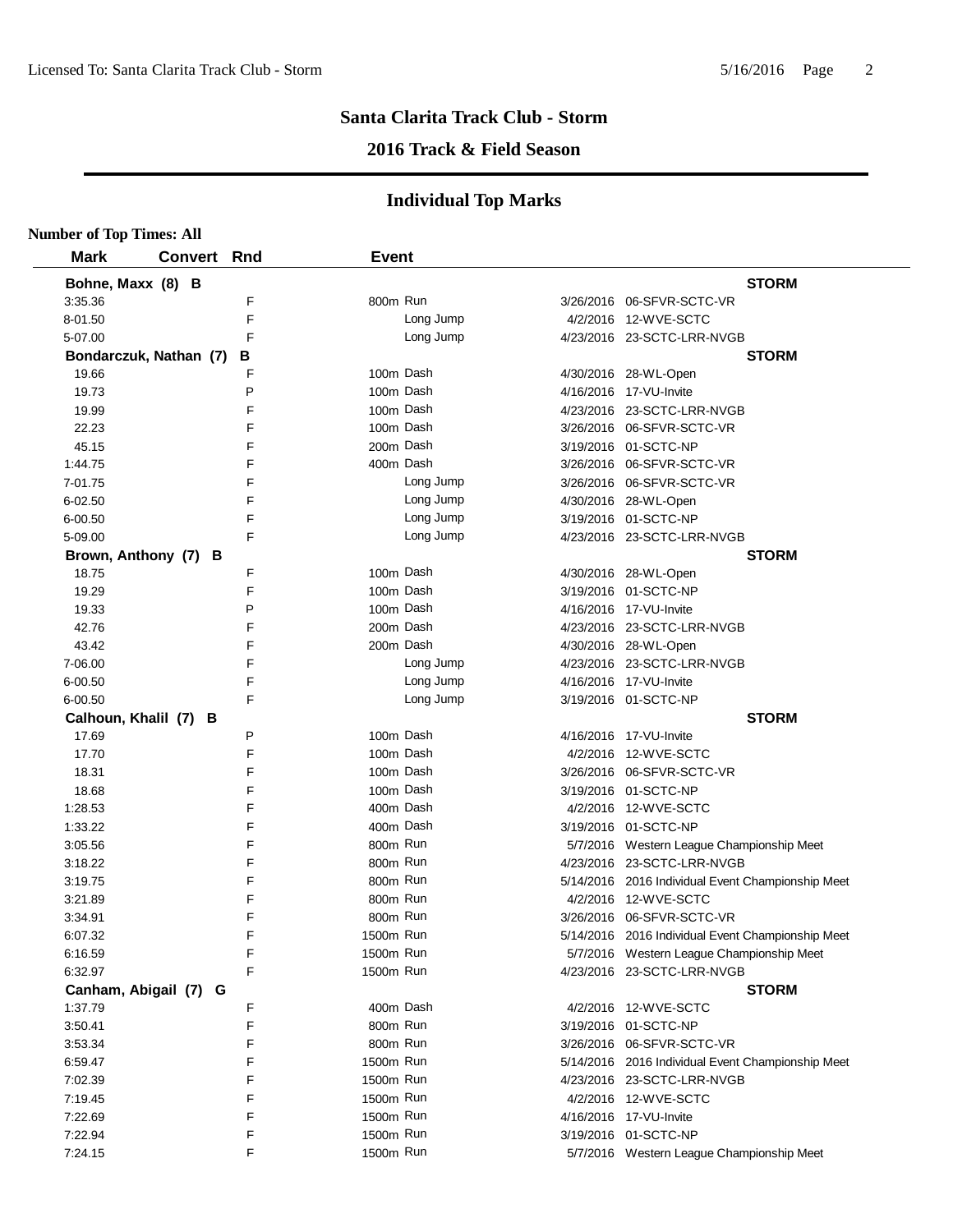#### **2016 Track & Field Season**

| <b>Mark</b>             | <b>Convert Rnd</b> |   | <b>Event</b> |                              |
|-------------------------|--------------------|---|--------------|------------------------------|
| Canham, Abigail (7) G   |                    |   |              | <b>STORM</b>                 |
| 7:26.24                 |                    | F | 1500m Run    | 3/26/2016 06-SFVR-SCTC-VR    |
| Carpenter, Reagan (6) G |                    |   |              | <b>STORM</b>                 |
| 20.41                   |                    | F | 100m Dash    | 4/30/2016 28-WL-Open         |
| 20.59                   |                    | F | 100m Dash    | 4/23/2016 23-SCTC-LRR-NVGB   |
| 21.58                   |                    | F | 100m Dash    | 3/26/2016 06-SFVR-SCTC-VR    |
| 8:00.86                 |                    | F | 1500m Run    | 4/30/2016 28-WL-Open         |
| 8:07.20                 |                    | F | 1500m Run    | 4/23/2016 23-SCTC-LRR-NVGB   |
| 8:11.22                 |                    | F | 1500m Run    | 3/26/2016 06-SFVR-SCTC-VR    |
| Carrillo, Elianna (8) G |                    |   |              | <b>STORM</b>                 |
| 21.41                   |                    | F | 100m Dash    | 4/30/2016 28-WL-Open         |
| 21.42                   |                    | P | 100m Dash    | 4/16/2016 17-VU-Invite       |
| 21.51                   |                    | F | 100m Dash    | 4/2/2016 12-WVE-SCTC         |
| 22.61                   |                    | F | 100m Dash    | 4/23/2016 23-SCTC-LRR-NVGB   |
| 24.33                   |                    | F | 100m Dash    |                              |
| 52.83                   |                    | F | 200m Dash    | 4/2/2016 12-WVE-SCTC         |
| $6 - 10.25$             |                    | F | Long Jump    | 4/16/2016 17-VU-Invite       |
| 5-11.00                 |                    | F | Long Jump    | 4/2/2016 12-WVE-SCTC         |
| 5-11.00                 |                    | F | Long Jump    | 4/23/2016 23-SCTC-LRR-NVGB   |
| 5-08.75                 |                    | E | Long Jump    | 4/30/2016 28-WL-Open         |
| 5-07.00                 |                    | F | Long Jump    | 3/26/2016 06-SFVR-SCTC-VR    |
| Davis, Chloe (7) G      |                    |   |              | <b>STORM</b>                 |
| 19.71                   |                    | F | 100m Dash    | 4/2/2016 12-WVE-SCTC         |
| 20.07                   |                    | P | 100m Dash    | 4/16/2016 17-VU-Invite       |
| 21.06                   |                    | F | 100m Dash    | 3/26/2016 06-SFVR-SCTC-VR    |
| 42.35                   |                    | F | 200m Dash    | 4/16/2016 17-VU-Invite       |
| 44.02                   |                    | F | 200m Dash    | 4/23/2016 23-SCTC-LRR-NVGB   |
| 1:38.80                 |                    | F | 400m Dash    | 4/30/2016 28-WL-Open         |
| 1:42.27                 |                    | F | 400m Dash    | 4/2/2016 12-WVE-SCTC         |
| 1:43.89                 |                    | F | 400m Dash    | 3/19/2016 01-SCTC-NP         |
| 1:44.34                 |                    | F | 400m Dash    | 3/26/2016 06-SFVR-SCTC-VR    |
| 3:44.86                 |                    | F | 800m Run     | 4/30/2016 28-WL-Open         |
| 3:46.31                 |                    | F | 800m Run     | 4/23/2016 23-SCTC-LRR-NVGB   |
| 8-03.00                 |                    | F | Long Jump    | 3/19/2016 01-SCTC-NP         |
| 8-00.75                 |                    | F | Long Jump    | 4/30/2016 28-WL-Open         |
| 8-00.50                 |                    | F | Long Jump    | 3/26/2016 06-SFVR-SCTC-VR    |
| 7-09.50                 |                    | F | Long Jump    | 4/23/2016 23-SCTC-LRR-NVGB   |
| 6-11.00                 |                    | F | Long Jump    | 4/2/2016 12-WVE-SCTC         |
| Du, Alana (7) G         |                    |   |              | <b>STORM</b>                 |
| 22.08                   |                    | F | 100m Dash    | 3/19/2016  01-SCTC-NP        |
| 22.17                   |                    | F | 100m Dash    | 4/2/2016 12-WVE-SCTC         |
| 22.48                   |                    | F | 100m Dash    | 3/26/2016    06-SFVR-SCTC-VR |
| 47.28                   |                    | F | 200m Dash    | 4/2/2016 12-WVE-SCTC         |
| 51.33                   |                    | F | 200m Dash    | 3/26/2016 06-SFVR-SCTC-VR    |
| 1:41.67                 |                    | F | 400m Dash    | 4/16/2016 17-VU-Invite       |
| 1:44.91                 |                    | F | 400m Dash    | 3/19/2016 01-SCTC-NP         |
| 1:47.72                 |                    | F | 400m Dash    | 3/26/2016 06-SFVR-SCTC-VR    |
| Duenas, Austin (8) B    |                    |   |              | <b>STORM</b>                 |
| 35.77                   |                    | F | 200m Dash    | 4/2/2016 12-WVE-SCTC         |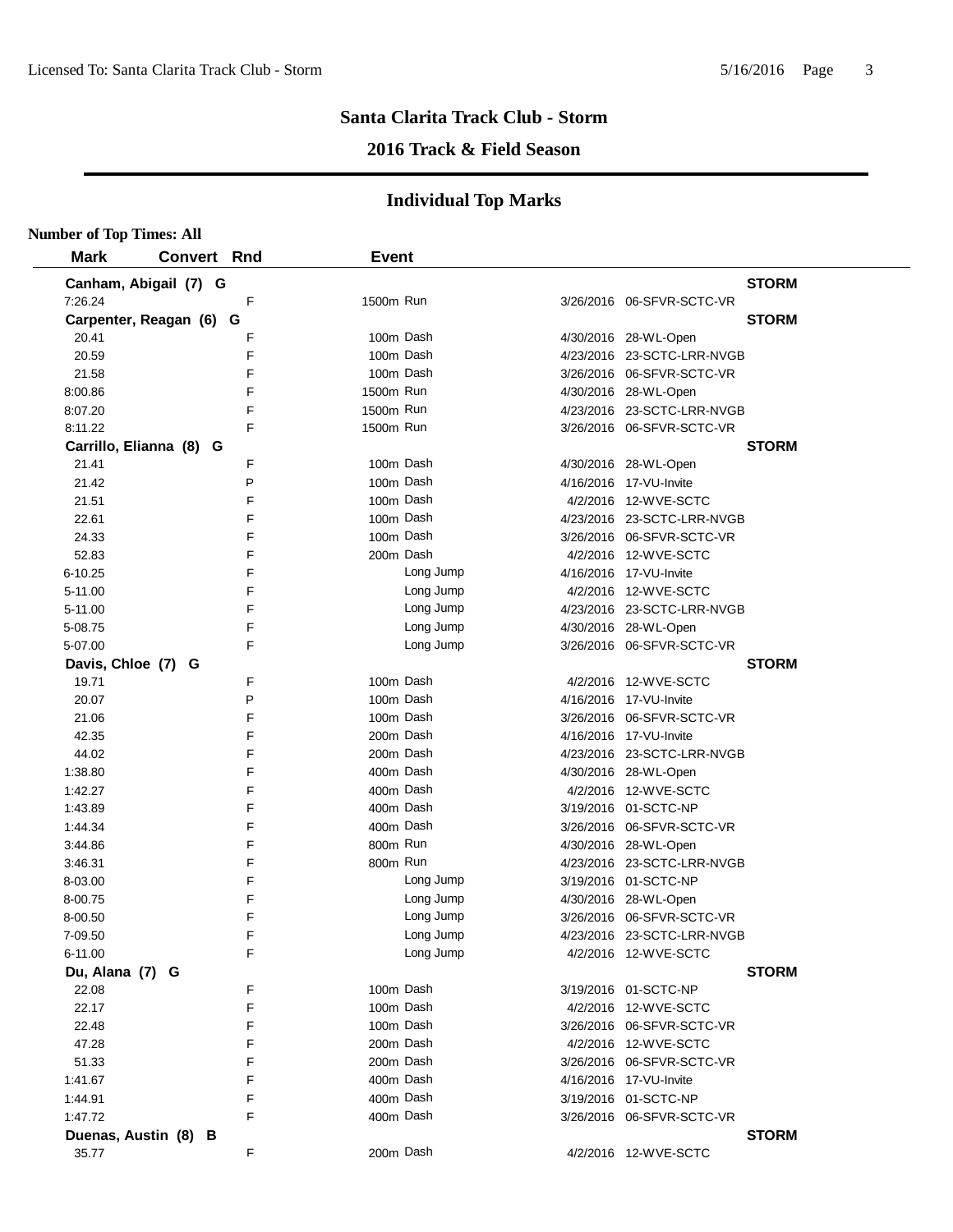## **2016 Track & Field Season**

| <b>Number of Top Times: All</b> |                         |     |              |                                                   |
|---------------------------------|-------------------------|-----|--------------|---------------------------------------------------|
| <b>Mark</b>                     | <b>Convert</b>          | Rnd | <b>Event</b> |                                                   |
|                                 | Duenas, Austin (8) B    |     |              | <b>STORM</b>                                      |
| 1:19.48                         |                         | F   | 400m Dash    | 4/16/2016 17-VU-Invite                            |
| 1:20.34                         |                         | F   | 400m Dash    | 3/26/2016 06-SFVR-SCTC-VR                         |
| 1:20.82                         |                         | F   | 400m Dash    | 5/7/2016 Western League Championship Meet         |
| 1:23.72                         |                         | F   | 400m Dash    | 4/23/2016 23-SCTC-LRR-NVGB                        |
| 1:24.00                         |                         | F   | 400m Dash    | 4/2/2016 12-WVE-SCTC                              |
| 1:25.02                         |                         | F   | 400m Dash    | 5/14/2016 2016 Individual Event Championship Meet |
| 1:25.44                         |                         | F   | 400m Dash    | 3/19/2016 01-SCTC-NP                              |
| 3:04.74                         |                         | F   | 800m Run     | 5/14/2016 2016 Individual Event Championship Meet |
| 3:07.40                         |                         | F   | 800m Run     | 4/16/2016 17-VU-Invite                            |
| 3:08.20                         |                         | F   | 800m Run     | 5/7/2016 Western League Championship Meet         |
| 3:12.58                         |                         | F   | 800m Run     |                                                   |
| 3:14.59                         |                         | F   | 800m Run     | 3/19/2016 01-SCTC-NP                              |
|                                 | Fredericks, Caleb (8) B |     |              | <b>STORM</b>                                      |
| 1:18.76                         |                         | F   | 400m Dash    | 5/14/2016 2016 Individual Event Championship Meet |
| 1:19.53                         |                         | F   | 400m Dash    | 5/7/2016 Western League Championship Meet         |
| 1:20.39                         |                         | F   | 400m Dash    | 4/23/2016 23-SCTC-LRR-NVGB                        |
| 1:21.34                         |                         | F   | 400m Dash    | 3/19/2016 01-SCTC-NP                              |
| 5:53.23                         |                         | F   | 1500m Run    | 5/14/2016 2016 Individual Event Championship Meet |
| 5:56.89                         |                         | F   | 1500m Run    | 4/16/2016 17-VU-Invite                            |
| 5:59.00                         |                         | F   | 1500m Run    | 4/2/2016 12-WVE-SCTC                              |
| 6:00.17                         |                         | F   | 1500m Run    | 5/7/2016 Western League Championship Meet         |
| 6:00.72                         |                         | F   | 1500m Run    | 4/23/2016 23-SCTC-LRR-NVGB                        |
| 6:01.56                         |                         | F   | 1500m Run    | 3/26/2016 06-SFVR-SCTC-VR                         |
| 6:03.90                         |                         | F   | 1500m Run    | 3/19/2016 01-SCTC-NP                              |
|                                 | Fredericks, Ezra (7) B  |     |              | <b>STORM</b>                                      |
| 1:58.80                         |                         | F   | 400m Dash    | 4/23/2016 23-SCTC-LRR-NVGB                        |
| 7:31.00                         |                         | F   | 1500m Run    | 4/2/2016 12-WVE-SCTC                              |
| 7:37.43                         |                         | F   | 1500m Run    | 4/30/2016 28-WL-Open                              |
| 7:51.05                         |                         | F   | 1500m Run    | 4/16/2016 17-VU-Invite                            |
| 7:57.86                         |                         | F   | 1500m Run    | 4/23/2016 23-SCTC-LRR-NVGB                        |
|                                 |                         |     |              | <b>STORM</b>                                      |
| 1:37.28                         | Giacone, Kendall (7) G  | F   | 400m Dash    | 4/2/2016 12-WVE-SCTC                              |
| 1:40.08                         |                         | F   | 400m Dash    | 3/19/2016 01-SCTC-NP                              |
| 1:45.93                         |                         | F   | 400m Dash    | 3/26/2016 06-SFVR-SCTC-VR                         |
| 6:41.67                         |                         | F   | 1500m Run    | 4/23/2016 23-SCTC-LRR-NVGB                        |
| 6:52.83                         |                         | F   | 1500m Run    | 4/16/2016 17-VU-Invite                            |
| 6:53.20                         |                         | F   | 1500m Run    |                                                   |
|                                 |                         | F   | 1500m Run    | 5/7/2016 Western League Championship Meet         |
| 6:57.33                         |                         | F   | 1500m Run    | 5/14/2016 2016 Individual Event Championship Meet |
| 6:57.81                         |                         | F   | 1500m Run    | 3/19/2016 01-SCTC-NP<br>4/2/2016 12-WVE-SCTC      |
| 7:05.50                         |                         | F   | 1500m Run    |                                                   |
| 7:09.50                         |                         |     |              | 3/26/2016 06-SFVR-SCTC-VR                         |
|                                 | Grande, Jeremy (7) B    |     |              | <b>STORM</b>                                      |
| 20.66                           |                         | F   | 100m Dash    | 4/2/2016 12-WVE-SCTC                              |
| 20.74                           |                         | F   | 100m Dash    | 4/30/2016 28-WL-Open                              |
| 21.29                           |                         | F   | 100m Dash    | 4/23/2016 23-SCTC-LRR-NVGB                        |
| 21.50                           |                         | P   | 100m Dash    | 4/16/2016 17-VU-Invite                            |
| 22.82                           |                         | F   | 100m Dash    | 3/26/2016 06-SFVR-SCTC-VR                         |
| <b>NT</b>                       |                         | F   | 100m Dash    | 3/19/2016 01-SCTC-NP                              |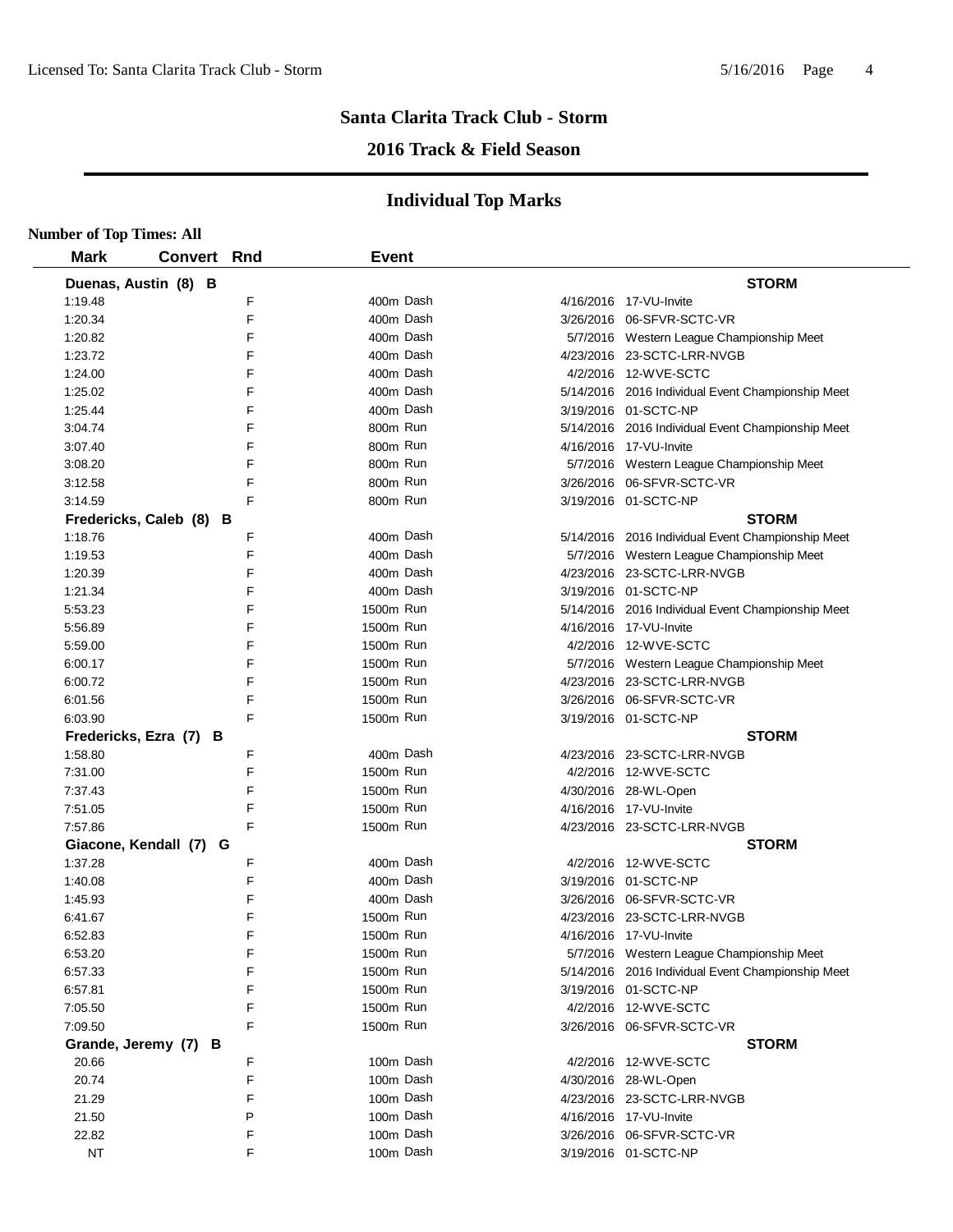## **2016 Track & Field Season**

| <b>Number of Top Times: All</b> |                             |   |              |           |                                                   |
|---------------------------------|-----------------------------|---|--------------|-----------|---------------------------------------------------|
| <b>Mark</b>                     | <b>Convert Rnd</b>          |   | <b>Event</b> |           |                                                   |
|                                 | Grande, Jeremy (7) B        |   |              |           | <b>STORM</b>                                      |
| 43.64                           |                             | F |              | 200m Dash | 4/16/2016 17-VU-Invite                            |
| 44.53                           |                             | F |              | 200m Dash | 4/30/2016 28-WL-Open                              |
| 45.62                           |                             | F |              | 200m Dash | 4/2/2016 12-WVE-SCTC                              |
| 47.43                           |                             | F |              | 200m Dash | 4/23/2016 23-SCTC-LRR-NVGB                        |
| 52.55                           |                             | F |              | 200m Dash | 3/26/2016 06-SFVR-SCTC-VR                         |
|                                 | Graves-Hogains, Alaya (6) G |   |              |           | <b>STORM</b>                                      |
| 18.03                           |                             | F |              | 100m Dash | 4/2/2016 12-WVE-SCTC                              |
| 18.38                           |                             | F |              | 100m Dash | 3/19/2016 01-SCTC-NP                              |
| 18.39                           |                             | F |              | 100m Dash | 3/26/2016 06-SFVR-SCTC-VR                         |
| 35.22                           |                             | F |              | 200m Dash | 5/14/2016 2016 Individual Event Championship Meet |
| 35.43                           |                             | F |              | 200m Dash | 5/7/2016 Western League Championship Meet         |
| 35.88                           |                             | F |              | 200m Dash | 4/16/2016 17-VU-Invite                            |
| 37.36                           |                             | F |              | 200m Dash | 3/19/2016 01-SCTC-NP                              |
| 39.31                           |                             | F |              | 200m Dash | 3/26/2016 06-SFVR-SCTC-VR                         |
| 1:19.76                         |                             | F |              | 400m Dash | 5/14/2016 2016 Individual Event Championship Meet |
| 1:20.35                         |                             | F |              | 400m Dash | 5/7/2016 Western League Championship Meet         |
| 1:21.75                         |                             | F |              | 400m Dash | 4/16/2016 17-VU-Invite                            |
| 1:22.48                         |                             | F |              | 400m Dash | 4/2/2016 12-WVE-SCTC                              |
| 1:25.59                         |                             | F |              | 400m Dash | 3/19/2016 01-SCTC-NP                              |
| 3:12.99                         |                             | F | 800m Run     |           | 5/14/2016 2016 Individual Event Championship Meet |
| 3:14.15                         |                             | F | 800m Run     |           | 5/7/2016 Western League Championship Meet         |
| 3:35.25                         |                             | F | 800m Run     |           |                                                   |
| Guidry, Pilar (7) G             |                             |   |              |           | <b>STORM</b>                                      |
| 18.20                           |                             | P |              | 100m Dash | 4/16/2016 17-VU-Invite                            |
| 18.59                           |                             | F |              | 100m Dash | 4/2/2016 12-WVE-SCTC                              |
| 18.97                           |                             | F |              | 100m Dash | 4/23/2016 23-SCTC-LRR-NVGB                        |
| 20.19                           |                             | F |              | 100m Dash | 3/19/2016 01-SCTC-NP                              |
| 39.89                           |                             | F |              | 200m Dash | 4/16/2016 17-VU-Invite                            |
| 41.62                           |                             | F |              | 200m Dash | 4/2/2016 12-WVE-SCTC                              |
| 41.75                           |                             | F |              | 200m Dash | 4/23/2016 23-SCTC-LRR-NVGB                        |
| 6-03.00                         |                             | F |              | Long Jump | 4/2/2016 12-WVE-SCTC                              |
| 6-03.00                         |                             | F |              | Long Jump | 3/19/2016 01-SCTC-NP                              |
|                                 | Hargrove, Micah (7) B       |   |              |           | <b>STORM</b>                                      |
| 19.87                           |                             | F |              | 100m Dash | 4/30/2016 28-WL-Open                              |
| 20.20                           |                             | F |              | 100m Dash | 4/2/2016 12-WVE-SCTC                              |
| 20.40                           |                             | F |              | 100m Dash |                                                   |
| 20.49                           |                             | F |              | 100m Dash | 4/23/2016 23-SCTC-LRR-NVGB                        |
| 20.79                           |                             | P |              | 100m Dash | 4/16/2016 17-VU-Invite                            |
| 21.13                           |                             | F |              | 100m Dash | 3/19/2016 01-SCTC-NP                              |
| 1:45.18                         |                             | F |              | 400m Dash | 4/2/2016 12-WVE-SCTC                              |
| 1:50.46                         |                             | F |              | 400m Dash | 3/19/2016 01-SCTC-NP                              |
| 6-11.00                         |                             | F |              | Long Jump | 4/23/2016 23-SCTC-LRR-NVGB                        |
| 6-06.50                         |                             | F |              | Long Jump | 3/26/2016 06-SFVR-SCTC-VR                         |
| 6-03.50                         |                             | F |              | Long Jump | 4/30/2016 28-WL-Open                              |
|                                 | Harrison, Owen (7) B        |   |              |           | <b>STORM</b>                                      |
| <b>NT</b>                       |                             | F |              | 100m Dash | 3/19/2016 01-SCTC-NP                              |
| 1:44.88                         |                             | F |              | 400m Dash | 4/2/2016 12-WVE-SCTC                              |
| 1:45.18                         |                             | F |              | 400m Dash | 4/30/2016 28-WL-Open                              |
|                                 |                             |   |              |           |                                                   |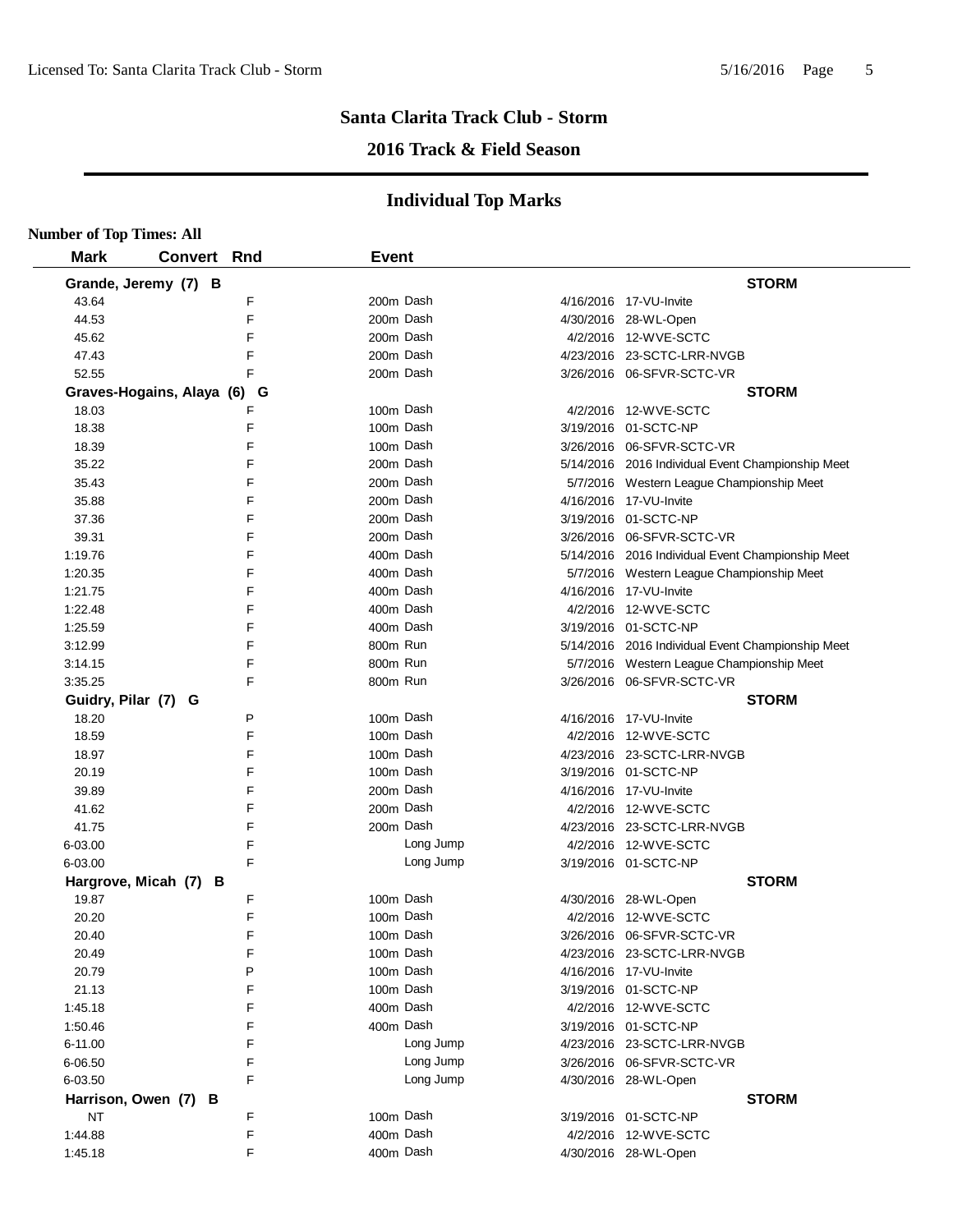#### **2016 Track & Field Season**

| <b>Number of Top Times: All</b> |                         |   |              |           |                                           |
|---------------------------------|-------------------------|---|--------------|-----------|-------------------------------------------|
| <b>Mark</b>                     | <b>Convert Rnd</b>      |   | <b>Event</b> |           |                                           |
|                                 | Harrison, Owen (7) B    |   |              |           | <b>STORM</b>                              |
| 1:50.03                         |                         | F |              | 400m Dash | 3/26/2016 06-SFVR-SCTC-VR                 |
| 1:54.49                         |                         | E |              | 400m Dash | 3/19/2016 01-SCTC-NP                      |
| 6-10.50                         |                         | F |              | Long Jump | 4/30/2016 28-WL-Open                      |
| 6-03.00                         |                         | F |              | Long Jump | 4/23/2016 23-SCTC-LRR-NVGB                |
| 6-02.75                         |                         | F |              | Long Jump | 3/19/2016 01-SCTC-NP                      |
| 6-01.00                         |                         | F |              | Long Jump | 4/2/2016 12-WVE-SCTC                      |
| 5-08.75                         |                         | F |              | Long Jump | 3/26/2016 06-SFVR-SCTC-VR                 |
|                                 | Haydamack, Bailey (7) G |   |              |           | <b>STORM</b>                              |
| 19.55                           |                         | F |              | 100m Dash | 4/23/2016 23-SCTC-LRR-NVGB                |
| 19.87                           |                         | F |              | 100m Dash | 4/30/2016 28-WL-Open                      |
| 19.96                           |                         | F |              | 100m Dash | 3/26/2016 06-SFVR-SCTC-VR                 |
| 20.04                           |                         | F |              | 100m Dash | 3/19/2016 01-SCTC-NP                      |
| 20.06                           |                         | F |              | 100m Dash | 4/2/2016 12-WVE-SCTC                      |
| 1:35.09                         |                         | F |              | 400m Dash | 4/30/2016 28-WL-Open                      |
| 1:35.64                         |                         | F |              | 400m Dash | 4/2/2016 12-WVE-SCTC                      |
| 1:36.15                         |                         | F |              | 400m Dash | 4/16/2016 17-VU-Invite                    |
| 1:37.29                         |                         | F |              | 400m Dash | 4/23/2016 23-SCTC-LRR-NVGB                |
| 1:37.65                         |                         | F |              | 400m Dash | 3/26/2016 06-SFVR-SCTC-VR                 |
| 1:39.55                         |                         | F |              | 400m Dash | 3/19/2016 01-SCTC-NP                      |
| 3:30.56                         |                         | F | 800m Run     |           | 4/30/2016 28-WL-Open                      |
| 3:37.75                         |                         | F | 800m Run     |           | 4/16/2016 17-VU-Invite                    |
| 3:37.87                         |                         | F | 800m Run     |           | 4/2/2016 12-WVE-SCTC                      |
| 3:39.91                         |                         | F | 800m Run     |           | 4/23/2016 23-SCTC-LRR-NVGB                |
| Hill, Robert (6) B              |                         |   |              |           | <b>STORM</b>                              |
| 23.49                           |                         | F |              | 100m Dash | 4/23/2016 23-SCTC-LRR-NVGB                |
| 55.67                           |                         | F |              | 200m Dash | 4/30/2016 28-WL-Open                      |
| 1:53.93                         |                         | E |              | 400m Dash | 4/23/2016 23-SCTC-LRR-NVGB                |
| 1:58.02                         |                         | F |              | 400m Dash | 4/30/2016 28-WL-Open                      |
| 3:52.97                         |                         | F | 800m Run     |           | 4/16/2016 17-VU-Invite                    |
| 4:06.59                         |                         | F | 800m Run     |           | 4/23/2016 23-SCTC-LRR-NVGB                |
| 4:10.25                         |                         | F | 800m Run     |           | 3/26/2016 06-SFVR-SCTC-VR                 |
| 7:55.82                         |                         | F | 1500m Run    |           | 4/30/2016 28-WL-Open                      |
| Juarez, Layla (8) G             |                         |   |              |           | <b>STORM</b>                              |
| 18.67                           |                         | F |              | 100m Dash | 3/26/2016 06-SFVR-SCTC-VR                 |
| 19.04                           |                         | F |              | 100m Dash | 3/19/2016 01-SCTC-NP                      |
| 8-02.00                         |                         | F |              | Long Jump | 3/19/2016 01-SCTC-NP                      |
| 8-01.50                         |                         | F |              | Long Jump | 3/26/2016 06-SFVR-SCTC-VR                 |
| 7-11.00                         |                         | F |              | Long Jump | 5/7/2016 Western League Championship Meet |
| Keil, Andrew (7) B              |                         |   |              |           | <b>STORM</b>                              |
| 17.48                           |                         | P |              | 100m Dash | 4/16/2016 17-VU-Invite                    |
| 17.55                           |                         | F |              | 100m Dash | 4/30/2016 28-WL-Open                      |
| 17.68                           |                         | F |              | 100m Dash | 4/2/2016 12-WVE-SCTC                      |
| 17.88                           |                         | F |              | 100m Dash | 4/23/2016 23-SCTC-LRR-NVGB                |
| 17.97                           |                         | F |              | 100m Dash | 3/26/2016 06-SFVR-SCTC-VR                 |
| <b>NT</b>                       |                         | F |              | 100m Dash | 3/19/2016 01-SCTC-NP                      |
| 40.33                           |                         | F |              | 200m Dash | 3/19/2016 01-SCTC-NP                      |
| 1:23.88                         |                         | F |              | 400m Dash | 4/30/2016 28-WL-Open                      |
| 8-11.00                         |                         | F |              | Long Jump | 4/2/2016 12-WVE-SCTC                      |
|                                 |                         |   |              |           |                                           |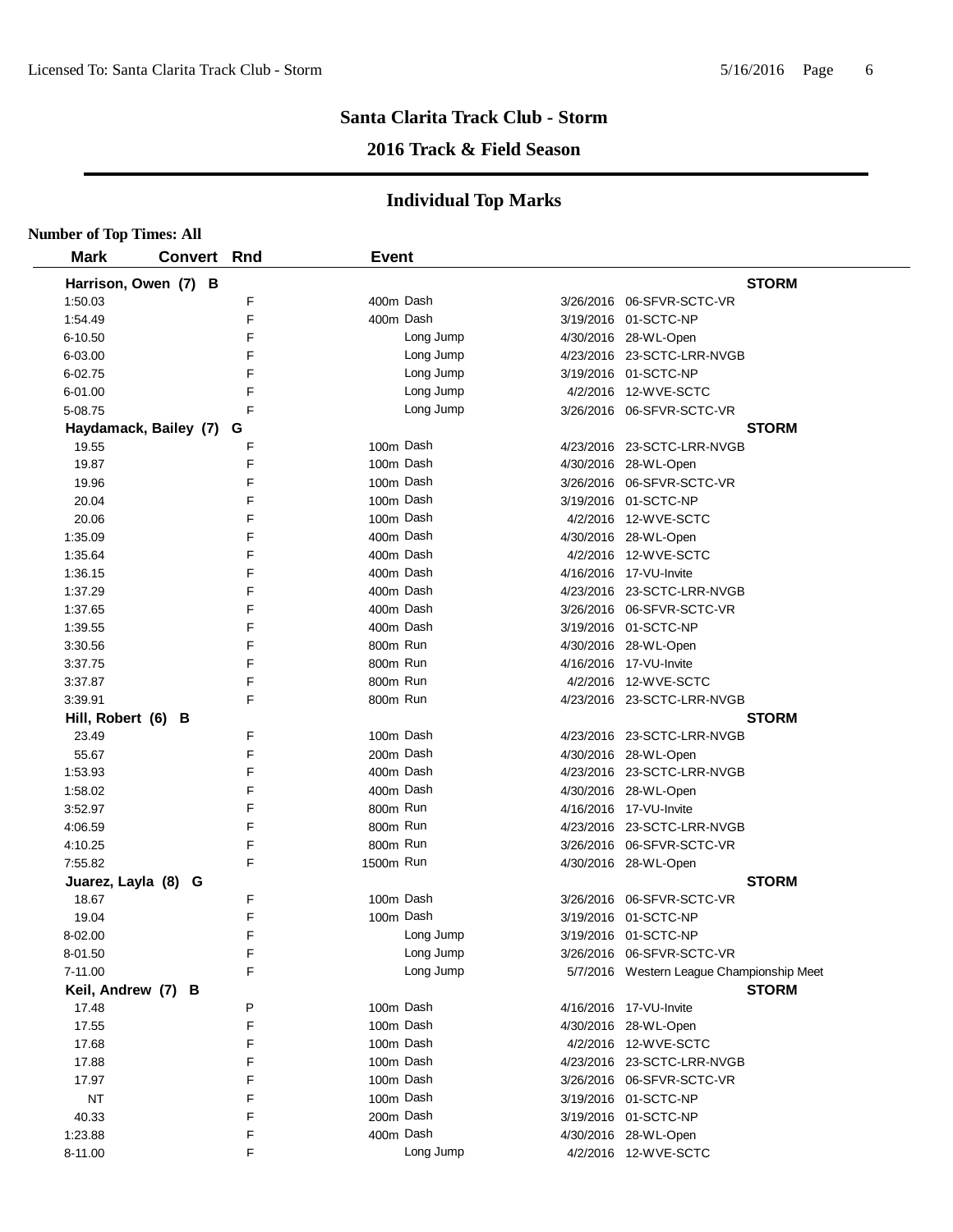#### **2016 Track & Field Season**

| <b>Number of Top Times: All</b> |                    |   |              |           |                                                    |  |
|---------------------------------|--------------------|---|--------------|-----------|----------------------------------------------------|--|
| <b>Mark</b>                     | <b>Convert Rnd</b> |   | <b>Event</b> |           |                                                    |  |
| Keil, Andrew (7) B              |                    |   |              |           | <b>STORM</b>                                       |  |
| 8-00.50                         |                    | F |              | Long Jump | 4/23/2016 23-SCTC-LRR-NVGB                         |  |
| 7-08.00                         |                    | F |              | Long Jump | 3/26/2016 06-SFVR-SCTC-VR                          |  |
| 5-09.75                         |                    | F |              | Long Jump | 3/19/2016 01-SCTC-NP                               |  |
| Kuhn, Zachary (7) B             |                    |   |              |           | <b>STORM</b>                                       |  |
| 18.78                           |                    | F |              | 100m Dash | 4/30/2016 28-WL-Open                               |  |
| 18.94                           |                    | F |              | 100m Dash | 4/23/2016 23-SCTC-LRR-NVGB                         |  |
| 19.46                           |                    | F |              | 100m Dash | 4/2/2016 12-WVE-SCTC                               |  |
| 20.23                           |                    | F |              | 100m Dash | 3/26/2016 06-SFVR-SCTC-VR                          |  |
| 20.28                           |                    | F | 100m Dash    |           | 3/19/2016 01-SCTC-NP                               |  |
| 43.31                           |                    | F |              | 200m Dash | 3/19/2016 01-SCTC-NP                               |  |
| 43.74                           |                    | F |              | 200m Dash | 4/2/2016 12-WVE-SCTC                               |  |
| 1:33.80                         |                    | F |              | 400m Dash | 4/30/2016 28-WL-Open                               |  |
| 1:47.22                         |                    | F |              | 400m Dash | 3/26/2016 06-SFVR-SCTC-VR                          |  |
| 3:36.39                         |                    | F | 800m Run     |           | 4/30/2016 28-WL-Open                               |  |
| 3:37.20                         |                    | F | 800m Run     |           | 4/23/2016 23-SCTC-LRR-NVGB                         |  |
| 3:49.61                         |                    | F | 800m Run     |           | 4/2/2016 12-WVE-SCTC                               |  |
| 3:50.78                         |                    | F | 800m Run     |           | 3/26/2016 06-SFVR-SCTC-VR                          |  |
| 5-09.75                         |                    | F |              | Long Jump | 3/19/2016 01-SCTC-NP                               |  |
| <b>FOUL</b>                     |                    | F |              | Long Jump | 4/23/2016 23-SCTC-LRR-NVGB                         |  |
|                                 |                    |   |              |           | <b>STORM</b>                                       |  |
| Lafferty, Liam (7) B<br>19.59   |                    | F |              | 100m Dash |                                                    |  |
| 20.55                           |                    | F |              | 100m Dash | 4/30/2016 28-WL-Open<br>4/23/2016 23-SCTC-LRR-NVGB |  |
|                                 |                    | F |              | Long Jump |                                                    |  |
| 4-02.00                         |                    |   |              |           | 4/30/2016 28-WL-Open                               |  |
| Munana, Alexander (7) B         |                    | F | 100m Dash    |           | <b>STORM</b>                                       |  |
| 20.24                           |                    | F |              | 200m Dash | 4/23/2016 23-SCTC-LRR-NVGB                         |  |
| 43.18                           |                    | F |              |           | 4/23/2016 23-SCTC-LRR-NVGB                         |  |
| 5-06.50                         |                    |   |              | Long Jump | 3/26/2016 06-SFVR-SCTC-VR                          |  |
| <b>FOUL</b>                     |                    | F |              | Long Jump | 4/23/2016 23-SCTC-LRR-NVGB                         |  |
| Nilson, Daniel (7) B            |                    |   |              | 100m Dash | <b>STORM</b>                                       |  |
| 19.10                           |                    | P |              | 100m Dash | 4/16/2016 17-VU-Invite                             |  |
| 19.59                           |                    | F |              |           | 4/23/2016 23-SCTC-LRR-NVGB                         |  |
| 20.12                           |                    | F |              | 100m Dash | 3/19/2016 01-SCTC-NP                               |  |
| 40.73                           |                    | F |              | 200m Dash | 3/19/2016 01-SCTC-NP                               |  |
| 1:29.76                         |                    | F |              | 400m Dash | 3/26/2016 06-SFVR-SCTC-VR                          |  |
| 1:30.51                         |                    | F |              | 400m Dash | 4/2/2016 12-WVE-SCTC                               |  |
| 1:31.61                         |                    | F |              | 400m Dash | 4/30/2016 28-WL-Open                               |  |
| 1:32.49                         |                    | F |              | 400m Dash | 4/23/2016 23-SCTC-LRR-NVGB                         |  |
| 3:25.47                         |                    | F | 800m Run     |           | 4/16/2016 17-VU-Invite                             |  |
| <b>DNF</b>                      |                    | F | 800m Run     |           | 4/30/2016 28-WL-Open                               |  |
| 7-03.50                         |                    | F |              | Long Jump | 3/19/2016 01-SCTC-NP                               |  |
| 6-10.50                         |                    | F |              | Long Jump | 3/26/2016 06-SFVR-SCTC-VR                          |  |
| Olmos, Raquel (6) G             |                    |   |              |           | <b>STORM</b>                                       |  |
| 23.08                           |                    | F |              | 100m Dash | 3/26/2016 06-SFVR-SCTC-VR                          |  |
| 4-06.75                         |                    | F |              | Long Jump | 3/26/2016 06-SFVR-SCTC-VR                          |  |
| O'Sullivan, Jenna (7) G         |                    |   |              |           | <b>STORM</b>                                       |  |
| 3:17.05                         |                    | F | 800m Run     |           | 5/7/2016 Western League Championship Meet          |  |
| 3:23.38                         |                    | F | 800m Run     |           | 4/16/2016 17-VU-Invite                             |  |
| 3:23.81                         |                    | F | 800m Run     |           | 4/23/2016 23-SCTC-LRR-NVGB                         |  |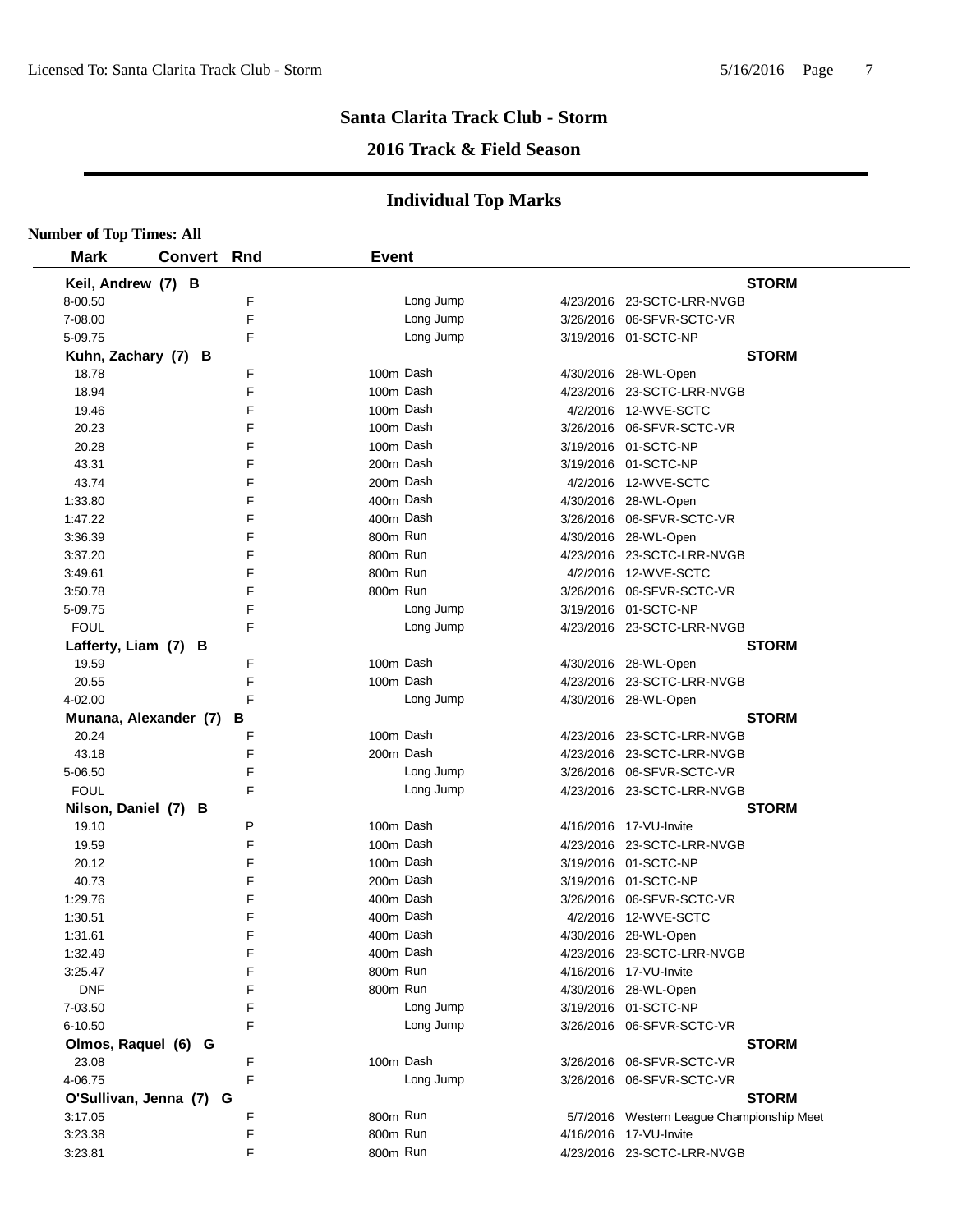## **2016 Track & Field Season**

| <b>Number of Top Times: All</b> |                         |   |              |           |                                                   |
|---------------------------------|-------------------------|---|--------------|-----------|---------------------------------------------------|
| <b>Mark</b>                     | <b>Convert Rnd</b>      |   | <b>Event</b> |           |                                                   |
|                                 | O'Sullivan, Jenna (7) G |   |              |           | <b>STORM</b>                                      |
| 3:25.73                         |                         | F | 800m Run     |           | 5/14/2016 2016 Individual Event Championship Meet |
| 3:29.03                         |                         | F | 800m Run     |           | 3/26/2016 06-SFVR-SCTC-VR                         |
| 3:34.11                         |                         | F | 800m Run     |           | 3/19/2016 01-SCTC-NP                              |
| 6:33.04                         |                         | F | 1500m Run    |           | 4/23/2016 23-SCTC-LRR-NVGB                        |
| 6:38.39                         |                         | F | 1500m Run    |           | 5/14/2016 2016 Individual Event Championship Meet |
| 6:38.92                         |                         | F | 1500m Run    |           | 4/16/2016 17-VU-Invite                            |
| 6:39.77                         |                         | F | 1500m Run    |           | 5/7/2016 Western League Championship Meet         |
| 6:47.42                         |                         | F | 1500m Run    |           | 3/19/2016 01-SCTC-NP                              |
| 6:48.08                         |                         | F | 1500m Run    |           | 3/26/2016 06-SFVR-SCTC-VR                         |
| 8-08.00                         |                         | F |              | Long Jump | 5/7/2016 Western League Championship Meet         |
| 8-04.00                         |                         | F |              | Long Jump | 5/14/2016 2016 Individual Event Championship Meet |
| 8-03.00                         |                         | F |              | Long Jump | 4/23/2016 23-SCTC-LRR-NVGB                        |
| 8-02.25                         |                         | F |              | Long Jump | 3/26/2016 06-SFVR-SCTC-VR                         |
| 7-07.25                         |                         | F |              | Long Jump | 3/19/2016 01-SCTC-NP                              |
|                                 | Oviedo, Emilio (8) B    |   |              |           | <b>STORM</b>                                      |
| 35.08                           |                         | F | 200m Dash    |           | 4/2/2016 12-WVE-SCTC                              |
| 1:15.59                         |                         | F | 400m Dash    |           | 5/7/2016 Western League Championship Meet         |
| 1:16.37                         |                         | F | 400m Dash    |           | 4/2/2016 12-WVE-SCTC                              |
| 2:45.15                         |                         | F | 800m Run     |           | 5/14/2016 2016 Individual Event Championship Meet |
| 2:46.45                         |                         | F | 800m Run     |           | 4/16/2016 17-VU-Invite                            |
| 2:48.25                         |                         | F | 800m Run     |           | 5/7/2016 Western League Championship Meet         |
| 2:50.39                         |                         | F | 800m Run     |           | 4/23/2016 23-SCTC-LRR-NVGB                        |
| 2:51.88                         |                         | F | 800m Run     |           | 3/26/2016 06-SFVR-SCTC-VR                         |
| 2:55.07                         |                         | F | 800m Run     |           | 4/2/2016 12-WVE-SCTC                              |
| 2:55.57                         |                         | F | 800m Run     |           | 3/19/2016 01-SCTC-NP                              |
| 5:26.31                         |                         | F | 1500m Run    |           | 5/14/2016 2016 Individual Event Championship Meet |
| 5:40.74                         |                         | F | 1500m Run    |           | 5/7/2016 Western League Championship Meet         |
| 5:41.61                         |                         | F | 1500m Run    |           | 4/23/2016 23-SCTC-LRR-NVGB                        |
| 5:42.23                         |                         | F | 1500m Run    |           | 4/16/2016 17-VU-Invite                            |
| 5:44.57                         |                         | F | 1500m Run    |           | 3/19/2016 01-SCTC-NP                              |
| 5:45.00                         |                         | F | 1500m Run    |           | 3/26/2016 06-SFVR-SCTC-VR                         |
|                                 | Pascarelli, Ruby (6) G  |   |              |           | <b>STORM</b>                                      |
| 1:59.54                         |                         | F | 400m Dash    |           | 3/26/2016 06-SFVR-SCTC-VR                         |
| 2:04.22                         |                         | F | 400m Dash    |           | 4/23/2016 23-SCTC-LRR-NVGB                        |
| 2:08.15                         |                         | F | 400m Dash    |           | 3/19/2016 01-SCTC-NP                              |
| 2:13.39                         |                         | F | 400m Dash    |           | 4/30/2016 28-WL-Open                              |
| 4:39.99                         |                         | F | 800m Run     |           | 3/26/2016 06-SFVR-SCTC-VR                         |
| 4:59.05                         |                         | F | 800m Run     |           | 4/23/2016 23-SCTC-LRR-NVGB                        |
| 5:05.63                         |                         | F | 800m Run     |           | 4/30/2016 28-WL-Open                              |
| 5-05.75                         |                         | F |              | Long Jump | 3/26/2016 06-SFVR-SCTC-VR                         |
| 4-11.25                         |                         | F |              | Long Jump | 3/19/2016 01-SCTC-NP                              |
| 4-11.00                         |                         | F |              | Long Jump | 4/30/2016 28-WL-Open                              |
|                                 | Provens, Gideon (7) B   |   |              |           | <b>STORM</b>                                      |
| 17.87                           |                         | F | 100m Dash    |           | 4/2/2016 12-WVE-SCTC                              |
| 17.90                           |                         | P | 100m Dash    |           | 4/16/2016 17-VU-Invite                            |
| 18.71                           |                         | F | 100m Dash    |           | 3/19/2016 01-SCTC-NP                              |
| 18.84                           |                         | F | 100m Dash    |           | 3/26/2016 06-SFVR-SCTC-VR                         |
| 39.40                           |                         | F | 200m Dash    |           | 4/2/2016 12-WVE-SCTC                              |
|                                 |                         |   |              |           |                                                   |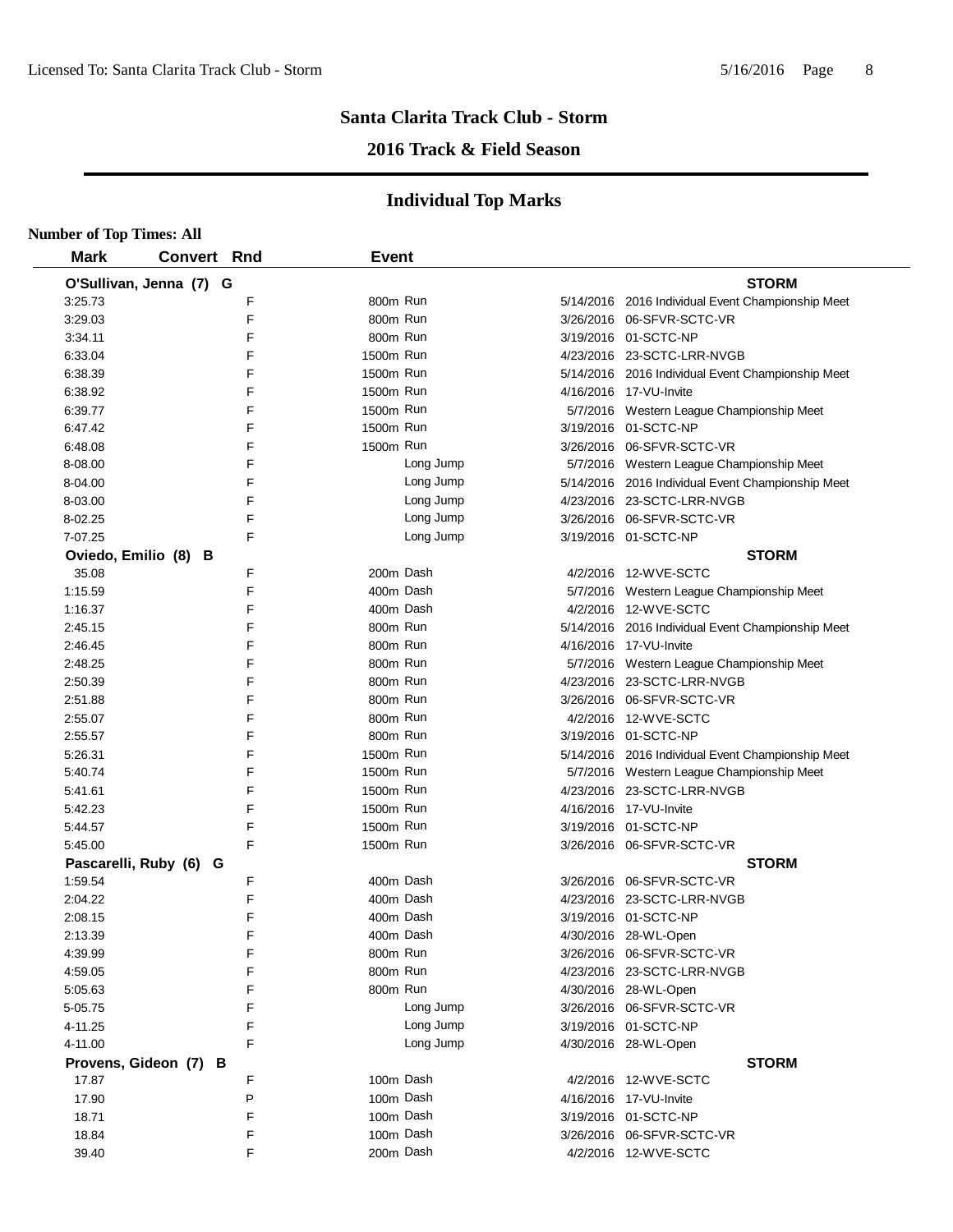## **2016 Track & Field Season**

|             | <b>Number of Top Times: All</b> |        |              |           |                            |
|-------------|---------------------------------|--------|--------------|-----------|----------------------------|
| <b>Mark</b> | Convert Rnd                     |        | <b>Event</b> |           |                            |
|             | Provens, Gideon (7) B           |        |              |           | <b>STORM</b>               |
| 40.20       |                                 | F      |              | 200m Dash | 4/23/2016 23-SCTC-LRR-NVGB |
| 1:57.58     |                                 | E      |              | 400m Dash | 3/26/2016 06-SFVR-SCTC-VR  |
| 3:23.23     |                                 | F      | 800m Run     |           | 4/16/2016 17-VU-Invite     |
| 3:29.05     |                                 | F      | 800m Run     |           | 4/30/2016 28-WL-Open       |
| 3:33.57     |                                 | F      | 800m Run     |           | 4/23/2016 23-SCTC-LRR-NVGB |
| 6:50.30     |                                 | F      | 1500m Run    |           | 4/30/2016 28-WL-Open       |
| 6:58.95     |                                 | F      | 1500m Run    |           | 4/23/2016 23-SCTC-LRR-NVGB |
| 7:00.26     |                                 | F      | 1500m Run    |           | 3/19/2016 01-SCTC-NP       |
| 7:38.84     |                                 | F      | 1500m Run    |           | 3/26/2016 06-SFVR-SCTC-VR  |
| 8-01.00     |                                 | F      |              | Long Jump | 4/30/2016 28-WL-Open       |
|             | Randall, Jayden (7) B           |        |              |           | <b>STORM</b>               |
| 2:01.33     |                                 | F      |              | 400m Dash | 3/19/2016 01-SCTC-NP       |
| 7-02.50     |                                 | F      |              | Long Jump | 4/30/2016 28-WL-Open       |
| 4-05.75     |                                 | F      |              | Long Jump | 3/19/2016 01-SCTC-NP       |
|             | Rasplicka, Holly (7) G          |        |              |           | <b>STORM</b>               |
| 23.15       |                                 | F      |              | 100m Dash | 4/30/2016 28-WL-Open       |
| 23.30       |                                 | P      |              | 100m Dash | 4/16/2016 17-VU-Invite     |
| 5-02.25     |                                 | F      |              | Long Jump | 3/26/2016 06-SFVR-SCTC-VR  |
| 4-11.50     |                                 | F      |              | Long Jump | 3/19/2016 01-SCTC-NP       |
| 4-08.25     |                                 | F      |              | Long Jump | 4/23/2016 23-SCTC-LRR-NVGB |
| 4-07.50     |                                 | F      |              | Long Jump | 4/2/2016 12-WVE-SCTC       |
| $3 - 11.50$ |                                 | F      |              | Long Jump | 4/30/2016 28-WL-Open       |
|             | Romine, Caleb (7) B             |        |              |           | <b>STORM</b>               |
| 21.20       |                                 | F      |              | 100m Dash | 3/19/2016 01-SCTC-NP       |
| 21.93       |                                 | E      |              | 100m Dash | 4/23/2016 23-SCTC-LRR-NVGB |
| 25.75       |                                 | F      |              | 100m Dash | 4/2/2016 12-WVE-SCTC       |
| 1:48.09     |                                 | E      |              | 400m Dash | 3/26/2016 06-SFVR-SCTC-VR  |
|             |                                 | F      |              | 400m Dash |                            |
| 1:49.88     |                                 | F      |              | 400m Dash | 4/23/2016 23-SCTC-LRR-NVGB |
| 1:52.59     |                                 | F      |              |           | 3/19/2016 01-SCTC-NP       |
| 1:57.05     |                                 |        |              | 400m Dash | 4/2/2016 12-WVE-SCTC       |
|             | Salgado, Sadie (7) G            | F      |              | 200m Dash | <b>STORM</b>               |
| 44.55       |                                 | F      |              |           | 4/30/2016 28-WL-Open       |
| 44.84       |                                 |        |              | 200m Dash | 4/23/2016 23-SCTC-LRR-NVGB |
| 1:44.83     |                                 | F<br>F |              | 400m Dash | 3/26/2016 06-SFVR-SCTC-VR  |
| 3:39.68     |                                 |        | 800m Run     |           | 4/30/2016 28-WL-Open       |
| 3:47.88     |                                 | F      | 800m Run     |           | 4/16/2016 17-VU-Invite     |
| 3:51.87     |                                 | F      | 800m Run     |           | 4/23/2016 23-SCTC-LRR-NVGB |
| 3:52.24     |                                 | F      | 800m Run     |           | 4/2/2016 12-WVE-SCTC       |
| 3:56.76     |                                 | F      | 800m Run     |           | 3/26/2016 06-SFVR-SCTC-VR  |
| 4:01.62     |                                 | F      | 800m Run     |           | 3/19/2016 01-SCTC-NP       |
| 7:09.30     |                                 | F      | 1500m Run    |           | 4/23/2016 23-SCTC-LRR-NVGB |
| 7:10.31     |                                 | F      | 1500m Run    |           | 4/30/2016 28-WL-Open       |
| 7:11.68     |                                 | F      | 1500m Run    |           | 4/16/2016 17-VU-Invite     |
| 7:31.68     |                                 | F      | 1500m Run    |           | 4/2/2016 12-WVE-SCTC       |
| 7:36.57     |                                 | F      | 1500m Run    |           | 3/26/2016 06-SFVR-SCTC-VR  |
| 7:44.55     |                                 | F      | 1500m Run    |           | 3/19/2016 01-SCTC-NP       |
|             | Smelcer, Luke (6) B             |        |              |           | <b>STORM</b>               |
| 25.67       |                                 | P      |              | 100m Dash | 4/16/2016 17-VU-Invite     |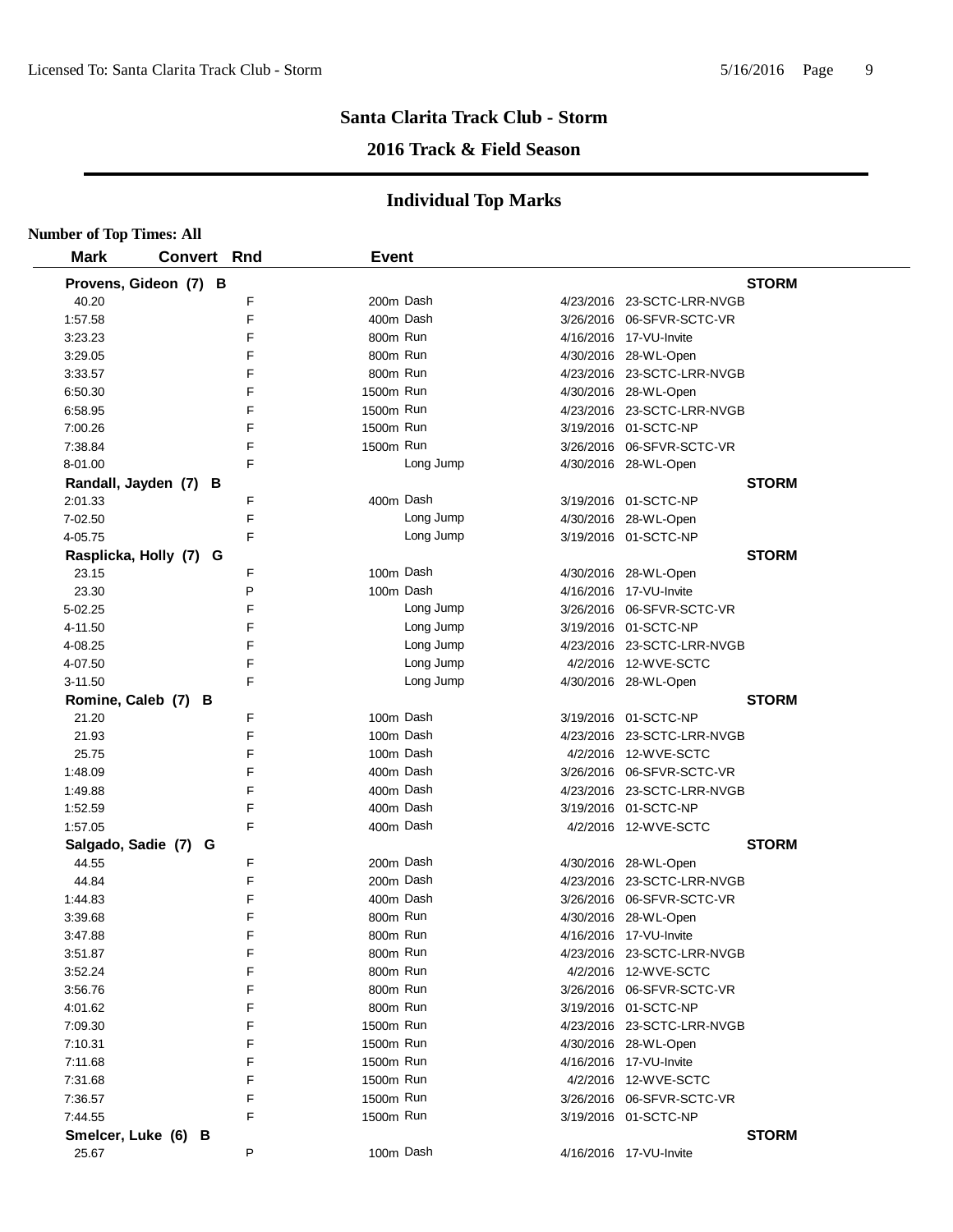## **2016 Track & Field Season**

| <b>Number of Top Times: All</b> |                      |   |              |           |                                                                           |
|---------------------------------|----------------------|---|--------------|-----------|---------------------------------------------------------------------------|
| <b>Mark</b>                     | <b>Convert Rnd</b>   |   | <b>Event</b> |           |                                                                           |
|                                 | Smelcer, Luke (6) B  |   |              |           | <b>STORM</b>                                                              |
| 25.83                           |                      | F |              | 100m Dash | 4/23/2016 23-SCTC-LRR-NVGB                                                |
| 25.92                           |                      | F |              | 100m Dash | 4/30/2016 28-WL-Open                                                      |
| 26.28                           |                      | F |              | 100m Dash | 3/19/2016 01-SCTC-NP                                                      |
| 28.74                           |                      | F |              | 100m Dash | 4/2/2016 12-WVE-SCTC                                                      |
| 29.82                           |                      | F | 100m Dash    |           | 3/26/2016 06-SFVR-SCTC-VR                                                 |
| 58.62                           |                      | F |              | 200m Dash | 4/30/2016 28-WL-Open                                                      |
| 58.74                           |                      | F |              | 200m Dash | 4/23/2016 23-SCTC-LRR-NVGB                                                |
| 5-03.00                         |                      | F |              | Long Jump | 3/19/2016 01-SCTC-NP                                                      |
| 5-00.00                         |                      | F |              | Long Jump | 4/2/2016 12-WVE-SCTC                                                      |
| 4-10.25                         |                      | F |              | Long Jump | 3/26/2016 06-SFVR-SCTC-VR                                                 |
| 4-05.00                         |                      | F |              | Long Jump | 4/23/2016 23-SCTC-LRR-NVGB                                                |
|                                 | Stella, Sidney (7) G |   |              |           | <b>STORM</b>                                                              |
| 1:36.70                         |                      | F |              | 400m Dash | 4/23/2016 23-SCTC-LRR-NVGB                                                |
| 1:39.63                         |                      | F |              | 400m Dash | 3/19/2016 01-SCTC-NP                                                      |
| 1:41.08                         |                      | F |              | 400m Dash | 4/30/2016 28-WL-Open                                                      |
| 6:55.10                         |                      | F | 1500m Run    |           | 4/30/2016 28-WL-Open                                                      |
| 7:20.09                         |                      | F | 1500m Run    |           | 4/16/2016 17-VU-Invite                                                    |
| 7:21.93                         |                      | F | 1500m Run    |           | 4/23/2016 23-SCTC-LRR-NVGB                                                |
| 7:30.45                         |                      | F | 1500m Run    |           | 3/19/2016 01-SCTC-NP                                                      |
| 7-05.50                         |                      | F |              | Long Jump | 3/19/2016 01-SCTC-NP                                                      |
| 7-04.50                         |                      | F |              | Long Jump | 4/16/2016 17-VU-Invite                                                    |
| 6-02.00                         |                      | F |              | Long Jump | 4/23/2016 23-SCTC-LRR-NVGB                                                |
| Tariq, Sahil (6) B              |                      |   |              |           | <b>STORM</b>                                                              |
| 19.80                           |                      | F |              | 100m Dash | 4/30/2016 28-WL-Open                                                      |
| 20.96                           |                      | F |              | 100m Dash | 3/26/2016 06-SFVR-SCTC-VR                                                 |
| 20.99                           |                      | F |              | 100m Dash | 4/2/2016 12-WVE-SCTC                                                      |
| 21.57                           |                      | F |              | 100m Dash | 3/19/2016 01-SCTC-NP                                                      |
| 45.78                           |                      | F |              | 200m Dash | 4/2/2016 12-WVE-SCTC                                                      |
| 46.47                           |                      | E |              | 200m Dash | 3/26/2016 06-SFVR-SCTC-VR                                                 |
|                                 |                      |   |              |           |                                                                           |
| 16.66                           | Toliver, Alana (7) G | F |              | 100m Dash | <b>STORM</b>                                                              |
|                                 |                      | F |              | 100m Dash | 5/14/2016 2016 Individual Event Championship Meet<br>3/19/2016 01-SCTC-NP |
| 16.75                           |                      | F |              | 100m Dash |                                                                           |
| 16.76                           |                      | F |              | 100m Dash | 5/7/2016 Western League Championship Meet                                 |
| 16.88                           |                      | F |              |           | 4/23/2016 23-SCTC-LRR-NVGB                                                |
| 17.05                           |                      |   |              | 100m Dash | 3/26/2016 06-SFVR-SCTC-VR                                                 |
| 34.78                           |                      | F |              | 200m Dash | 5/14/2016 2016 Individual Event Championship Meet                         |
| 34.81                           |                      | F |              | 200m Dash | 5/7/2016 Western League Championship Meet                                 |
| 36.04                           |                      | F |              | 200m Dash | 3/26/2016 06-SFVR-SCTC-VR                                                 |
| 36.24                           |                      | F |              | 200m Dash | 4/23/2016 23-SCTC-LRR-NVGB                                                |
| 11-02.00                        |                      | F |              | Long Jump | 5/14/2016 2016 Individual Event Championship Meet                         |
| 10-07.00                        |                      | F |              | Long Jump | 3/19/2016 01-SCTC-NP                                                      |
| 10-06.00                        |                      | F |              | Long Jump | 5/7/2016 Western League Championship Meet                                 |
| 10-02.50                        |                      | F |              | Long Jump | 4/23/2016 23-SCTC-LRR-NVGB                                                |
|                                 | Vielma, Olivia (6) G |   |              |           | <b>STORM</b>                                                              |
| 22.07                           |                      | F |              | 100m Dash | 4/2/2016 12-WVE-SCTC                                                      |
| 22.50                           |                      | F |              | 100m Dash | 4/23/2016 23-SCTC-LRR-NVGB                                                |
| 22.54                           |                      | F |              | 100m Dash | 3/19/2016 01-SCTC-NP                                                      |
| 1:50.10                         |                      | F |              | 400m Dash | 4/2/2016 12-WVE-SCTC                                                      |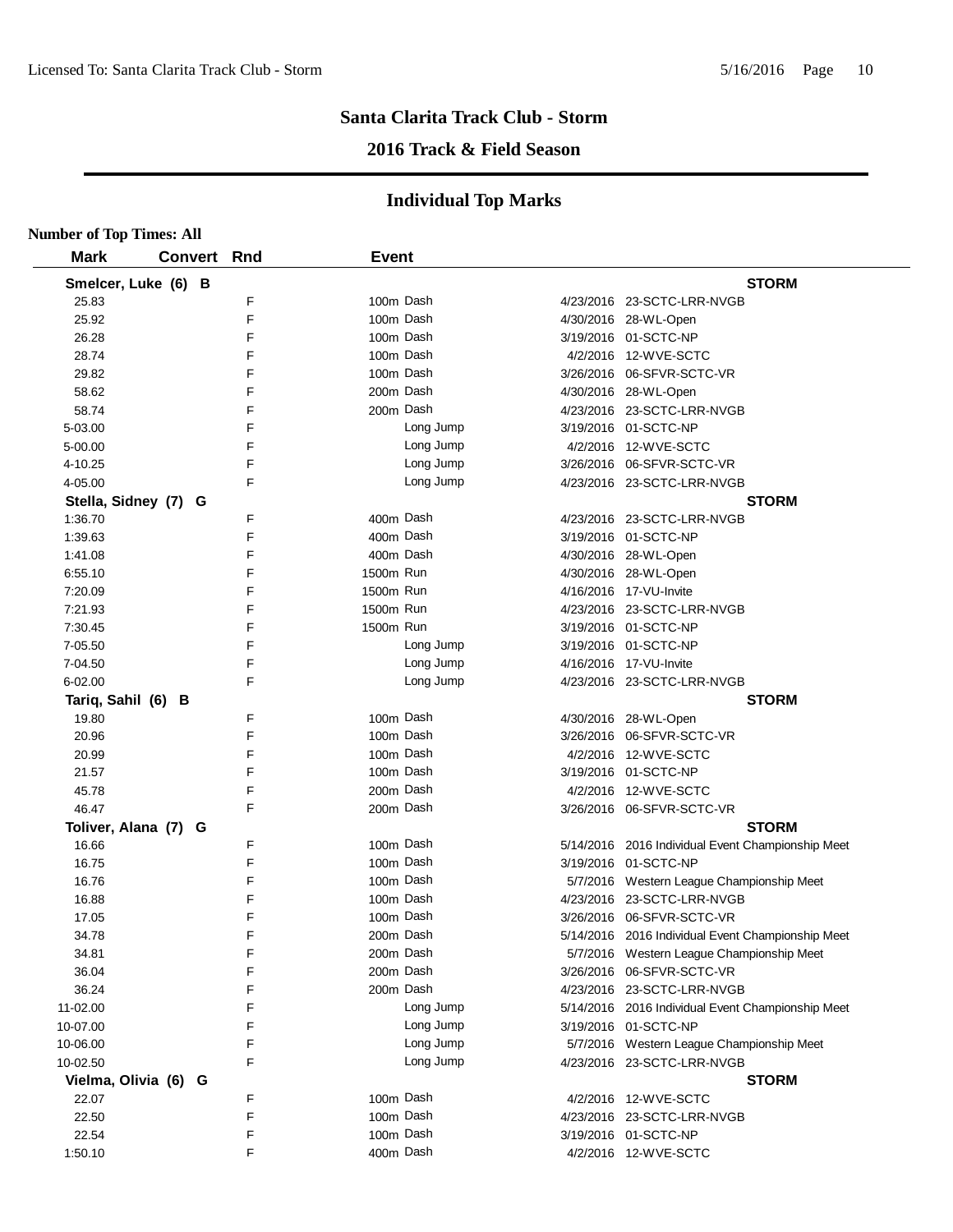#### **2016 Track & Field Season**

| <b>Number of Top Times: All</b> |             |   |              |           |                                                   |
|---------------------------------|-------------|---|--------------|-----------|---------------------------------------------------|
| <b>Mark</b>                     | Convert Rnd |   | <b>Event</b> |           |                                                   |
| Vielma, Olivia (6) G            |             |   |              |           | <b>STORM</b>                                      |
| 1:51.98                         |             | F |              | 400m Dash | 4/30/2016 28-WL-Open                              |
| 1:55.58                         |             | F |              | 400m Dash | 3/19/2016 01-SCTC-NP                              |
| 1:57.23                         |             | F |              | 400m Dash | 4/23/2016 23-SCTC-LRR-NVGB                        |
| Vienna, Boone (7) B             |             |   |              |           | <b>STORM</b>                                      |
| 20.81                           |             | F |              | 100m Dash | 4/30/2016 28-WL-Open                              |
| 22.09                           |             | E |              | 100m Dash | 4/23/2016 23-SCTC-LRR-NVGB                        |
| 22.56                           |             | F |              | 100m Dash | 4/2/2016 12-WVE-SCTC                              |
| 6-09.00                         |             | F |              | Long Jump | 4/2/2016 12-WVE-SCTC                              |
| 6-05.00                         |             | F |              | Long Jump | 4/23/2016 23-SCTC-LRR-NVGB                        |
| $6 - 00.25$                     |             | F |              | Long Jump | 4/30/2016 28-WL-Open                              |
| 4-03.75                         |             | F |              | Long Jump | 3/26/2016 06-SFVR-SCTC-VR                         |
| Vienna, Wyatt (7) B             |             |   |              |           | <b>STORM</b>                                      |
| 19.86                           |             | F |              | 100m Dash | 4/23/2016 23-SCTC-LRR-NVGB                        |
| 19.99                           |             | F |              | 100m Dash | 4/30/2016 28-WL-Open                              |
| 21.07                           |             | F |              | 100m Dash | 4/2/2016 12-WVE-SCTC                              |
| 8-01.00                         |             | F |              | Long Jump | 4/2/2016 12-WVE-SCTC                              |
| 7-11.00                         |             | F |              | Long Jump | 4/23/2016 23-SCTC-LRR-NVGB                        |
| 7-02.50                         |             | F |              | Long Jump | 4/30/2016 28-WL-Open                              |
| 6-11.75                         |             | E |              | Long Jump | 3/26/2016 06-SFVR-SCTC-VR                         |
| Von Busch, Trevor (8) B         |             |   |              |           | <b>STORM</b>                                      |
| 1:45.05                         |             | F |              | 400m Dash | 3/26/2016 06-SFVR-SCTC-VR                         |
| 1:45.99                         |             | F |              | 400m Dash | 4/30/2016 28-WL-Open                              |
| 1:46.30                         |             | F |              | 400m Dash | 3/19/2016 01-SCTC-NP                              |
| Waddell, Isabel (6) G           |             |   |              |           | <b>STORM</b>                                      |
| 19.47                           |             | F |              | 100m Dash | 4/23/2016 23-SCTC-LRR-NVGB                        |
| 20.70                           |             | P |              | 100m Dash | 4/16/2016 17-VU-Invite                            |
| 1:45.50                         |             | F |              | 400m Dash | 3/19/2016 01-SCTC-NP                              |
| 5-11.00                         |             | F |              | Long Jump | 3/19/2016 01-SCTC-NP                              |
| 4-11.00                         |             | F |              | Long Jump | 4/23/2016 23-SCTC-LRR-NVGB                        |
| Webster, Cristian (7) B         |             |   |              |           | <b>STORM</b>                                      |
| 16.04                           |             | F |              | 100m Dash | 5/14/2016 2016 Individual Event Championship Meet |
| 16.22                           |             | F |              | 100m Dash | 5/7/2016 Western League Championship Meet         |
| 16.60                           |             | F |              | 100m Dash | 4/23/2016 23-SCTC-LRR-NVGB                        |
| 16.68                           |             | F |              | 100m Dash | 3/19/2016 01-SCTC-NP                              |
| 17.05                           |             | F |              | 100m Dash |                                                   |
| 35.93                           |             | F |              | 200m Dash |                                                   |
| 36.38                           |             | F |              | 200m Dash | 4/2/2016 12-WVE-SCTC                              |
| 1:19.39                         |             | F |              | 400m Dash | 4/2/2016 12-WVE-SCTC                              |
| 1:19.39                         |             | F |              | 400m Dash | 5/7/2016 Western League Championship Meet         |
| 1:21.09                         |             | F |              | 400m Dash | 3/19/2016 01-SCTC-NP                              |
| 1:21.15                         |             | F |              | 400m Dash | 5/14/2016 2016 Individual Event Championship Meet |
| 1:21.72                         |             | F |              | 400m Dash | 4/16/2016 17-VU-Invite                            |
| 10-03.50                        |             | F |              | Long Jump | 5/7/2016 Western League Championship Meet         |
| 10-01.00                        |             | F |              | Long Jump | 5/14/2016 2016 Individual Event Championship Meet |
| 9-09.25                         |             | F |              | Long Jump | 4/16/2016 17-VU-Invite                            |
| 9-03.50                         |             | F |              | Long Jump |                                                   |
|                                 |             |   |              |           | 4/23/2016 23-SCTC-LRR-NVGB                        |
| White, Morgan (7) G             |             |   |              |           | <b>STORM</b>                                      |
| 24.65                           |             | F |              | 100m Dash | 3/19/2016 01-SCTC-NP                              |